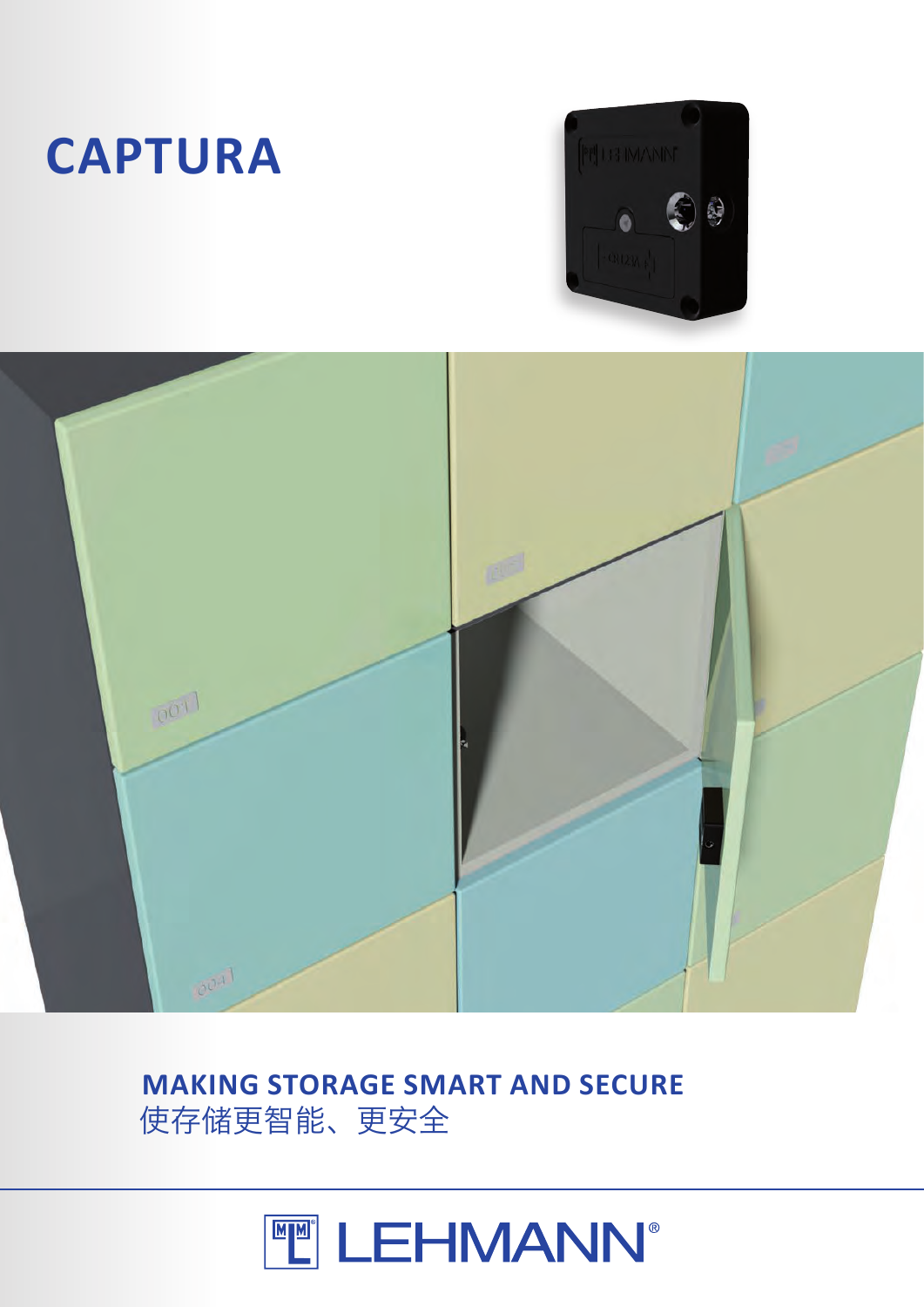

CAPTURA is the ideal electronic lock solution for lockers, office furniture, hotel and commercial furnishings, as well as the education and healthcare sectors.

Regardless of cabinet type, CAPTURA is easy to install thanks to it's symmetrical design and the locking pins which automatically compensate for installation tolerances.

The universal installation card permits operation of the lock throughout the entire supply chain – up until the moment that the client takes possession of the lock.

#### **The advantages at a glance:**

- RFID lock with integrated antenna
- Compact and concealed installation
- 13,56 MHz MIFARE® Classic, MIFARE® DESFire® EV1 / EV2
- Up to 250 transponders can be programmed per lock
- Automatic locking configurable
- Change of operating mode (assigned use or shared use)
- Configuration via transponder cards or with LEHMANN Management Software LMS
- Use of existing transponders possible\*
- Installation card: universal tool to operate lock throughout the supply chain up until the client takes possession of the lock
- Acoustic signalling can be deactivated
- Battery type: 1x CR123A
- Assembly in metal with additional component
- Optional: Optical indicator by lightpoint
- Optional: ejector pin on the lock pushes the door open automatically

CAPTURA 是储物柜、办公室家具、酒店和商 业家具,以及教育和医疗保健部门的理想电子锁 解决方案。

无论是哪种类型的柜体,CAPTURA都很容易安 装,这得益于它的对称设计和自动补偿安装公差 的锁销。

通用的安装卡可以在整个供应链中操作锁并测试 功能。

## 显著的优点:

- 带集成天线的RFID锁
- 紧凑隐蔽的安装方式
- 13,56兆赫MIFARE® Classic、 MIFARE® DESFire® EV1/EV2
- 每个锁最多可编程250张射频识别卡
- 可自动锁定
- 可选择的操作模式(指定模式或共享模式)
- 通过射频识别卡或雷曼管理软件LMS进行配置
- 可使用现有射频识别卡\*
- 安装卡可以在整个供应链中操作锁并测试功能。
- 声音信号可以被消除
- 电池类型:1x CR123A
- 通过附加组件,可使用于金属面板
- · 可选项: 通过传光管信息回馈的光学指示器
- 可选项:锁上的反弹器可自动推开门

\* Third-party transponders must be checked in advance for compatibility and range. / 如需要使用第三方的射频识别卡,必须事先确认其兼容性和范围。

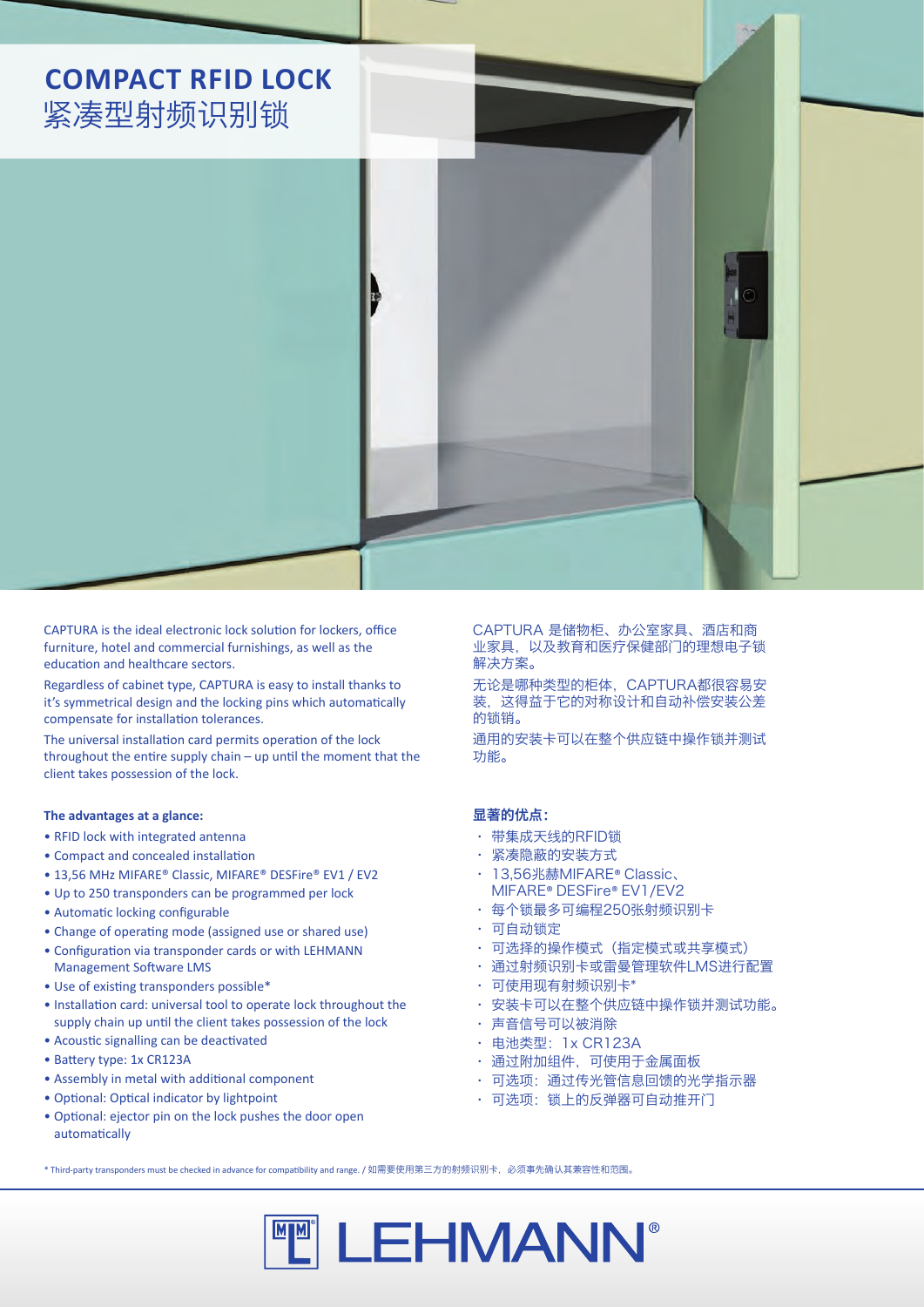Dimensions 尺寸

Cover for assembly on metal 用于安装在金属面板的前盖 Transponder 射频识别卡







Installation situations in different materials / 不同材料的安装情况 Per back view and front view / 按后视图和前视图



Installation in metal suitable for material thicknesses 0,5 to 2,5mm 安装在金属面板上,适用厚度为 0.5至2.5毫米 Installation in metal suitable for material thicknesses 0,5 to 2,5mm material<br>安装在金属面板上,适用厚度为 安装在F<br>0.5至2.5毫米 <br>Note: Installation in glass on request / 备注: 可按要求安装在玻璃上<br>Locking pins and lightpoints / 锁定销和传

20 3,7 3,7 21,5 Note: Installation in glass on request / 备注:可按要求安装在玻璃上



Installation in HPL suitable for material thicknesses 10 to 15mm 安装在HPL板材上,适用厚度为 65 10至15毫米



Installation in wood-based materials suitable for material thicknesses 16 to 21mm 安装在木质面板上,适用厚度为 16-21毫米

d lig



Locking pin SD type A 锁定销SD类型A



Locking pin SD type B 锁定销SD类型B



Ejector pin A1 for locking pin SD type A 锁定销SD类型A, 带反弹器A1



Lightpoint O10 for HPL 10 to 15mm 适用于10至15毫米 HPL板材的传光管 O10



Lightpoint O16 for wood 16 to 21mm 适用于16至21毫米 木质板材的传光管 O16